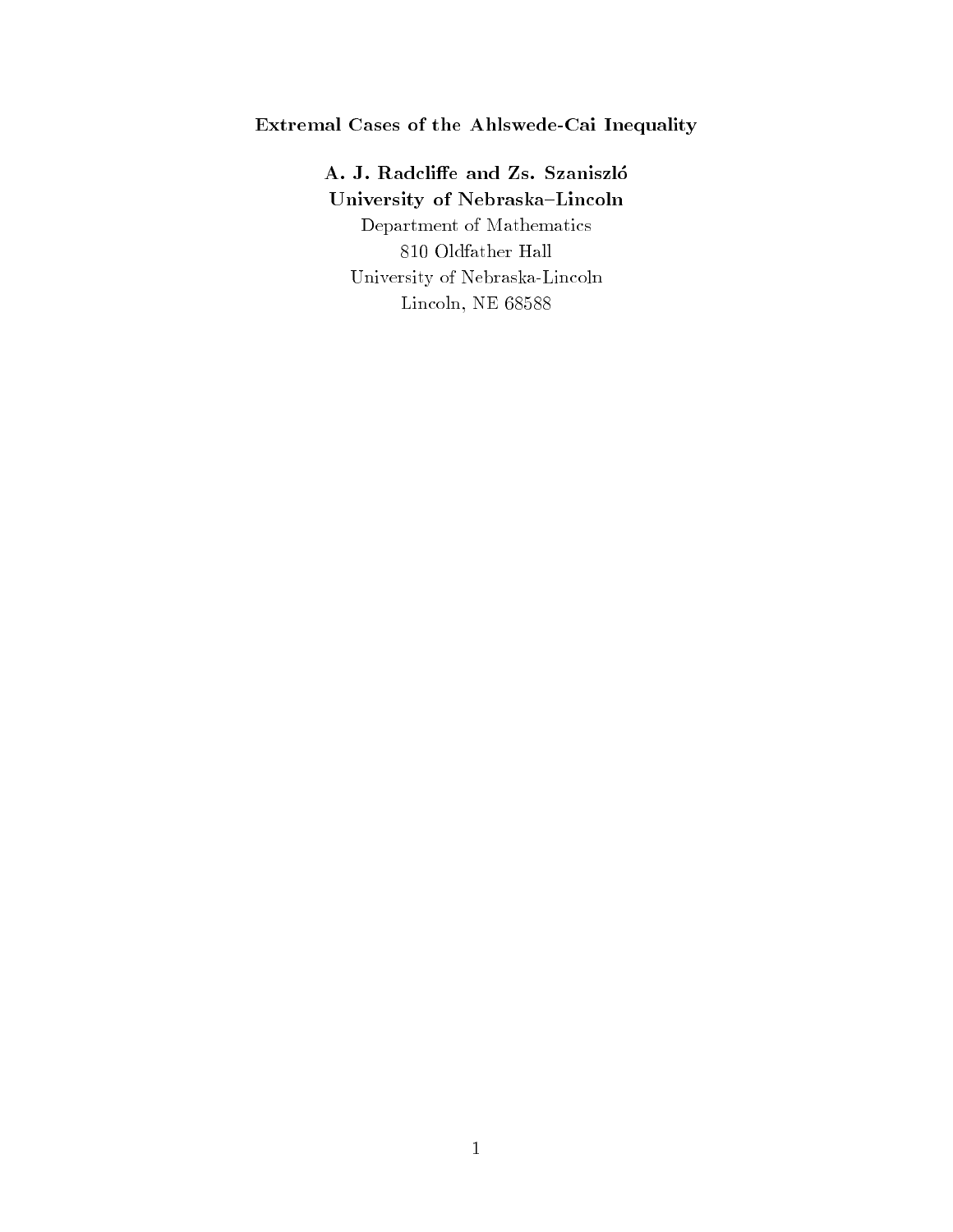Running head: Extremal Cases in Ahlswede-Cai Proof should be sent:

> A. J. Radcliffe $\,$ Department of Mathematics 810 Oldfather Hall University of Nebraska-Lincoln Lincoln, NE 68588 e-mail: ajr@unlinfo.unl.edu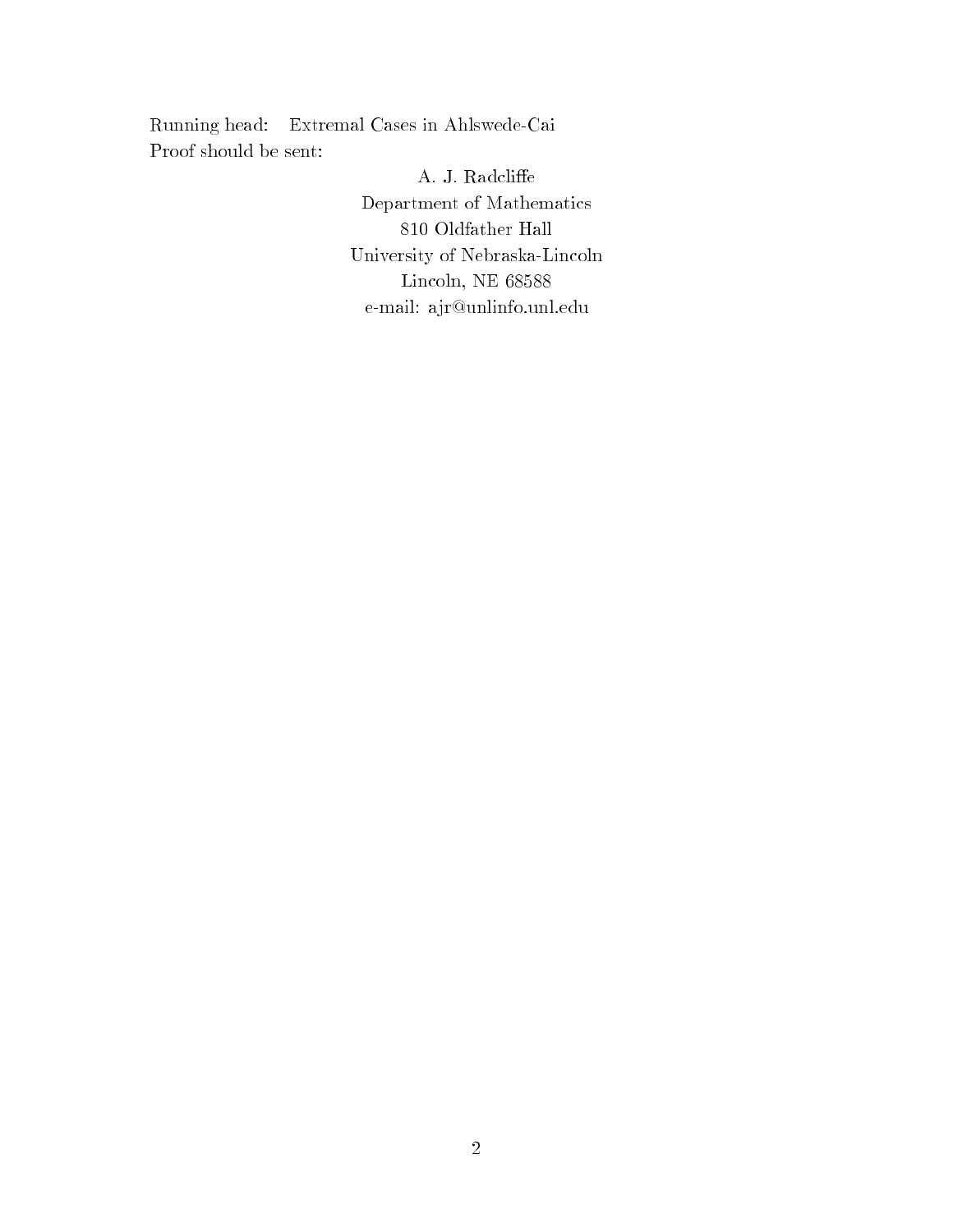## Abstract

Consider two set systems  $A$  and  $B$  in the powerset  $P(n)$ with the property that for each  $A \in \mathcal{A}$  there exists a unique  $B \in \mathcal{B}$  such that  $A \subset B$ . Ahlswede and Cai proved an inequality about such systems which is a generalization of the LYM and Bollobás inequalities. In this paper we characterize the structure of the extremal cases.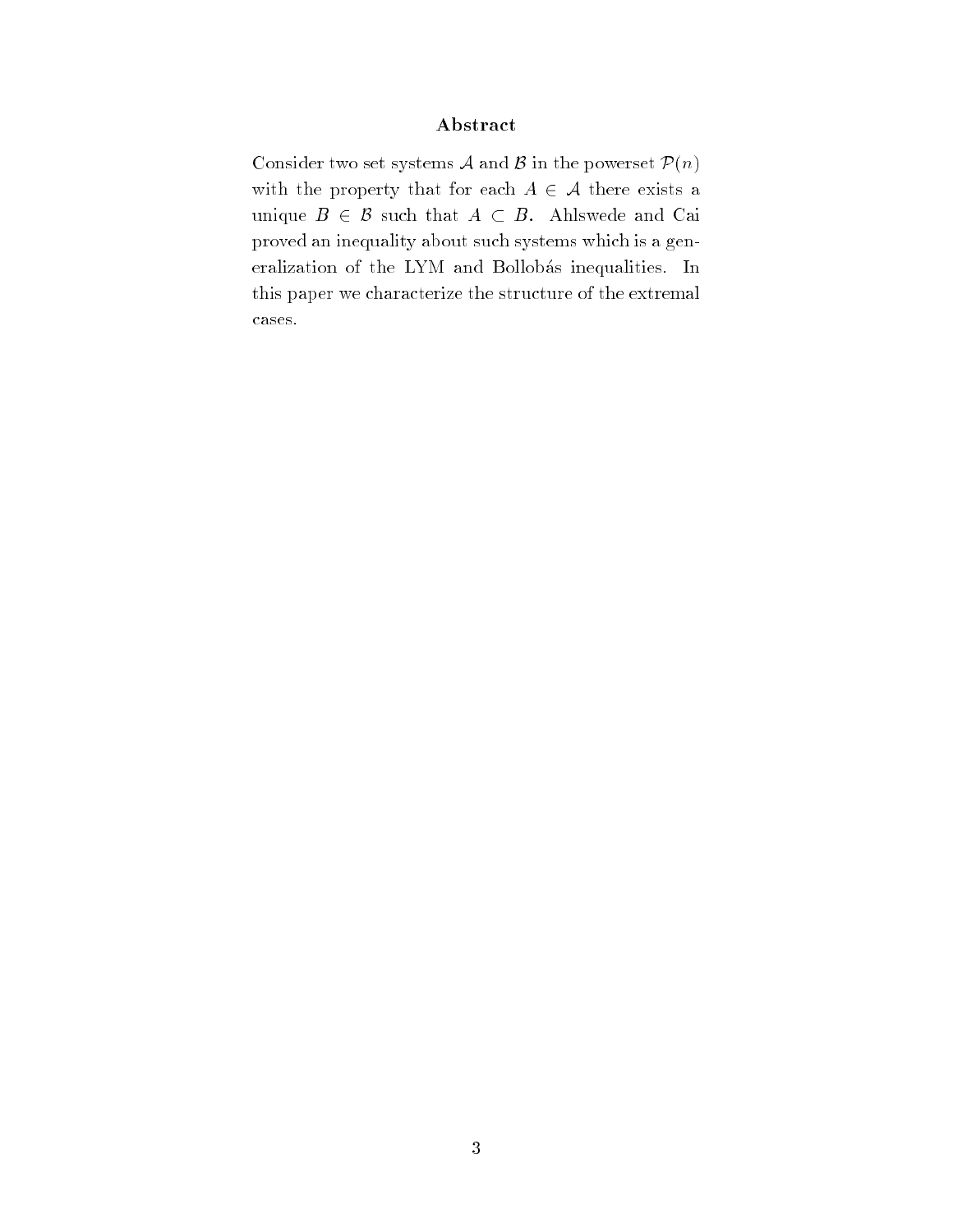Extremal Cases of the Ahlswede-Cai Inequality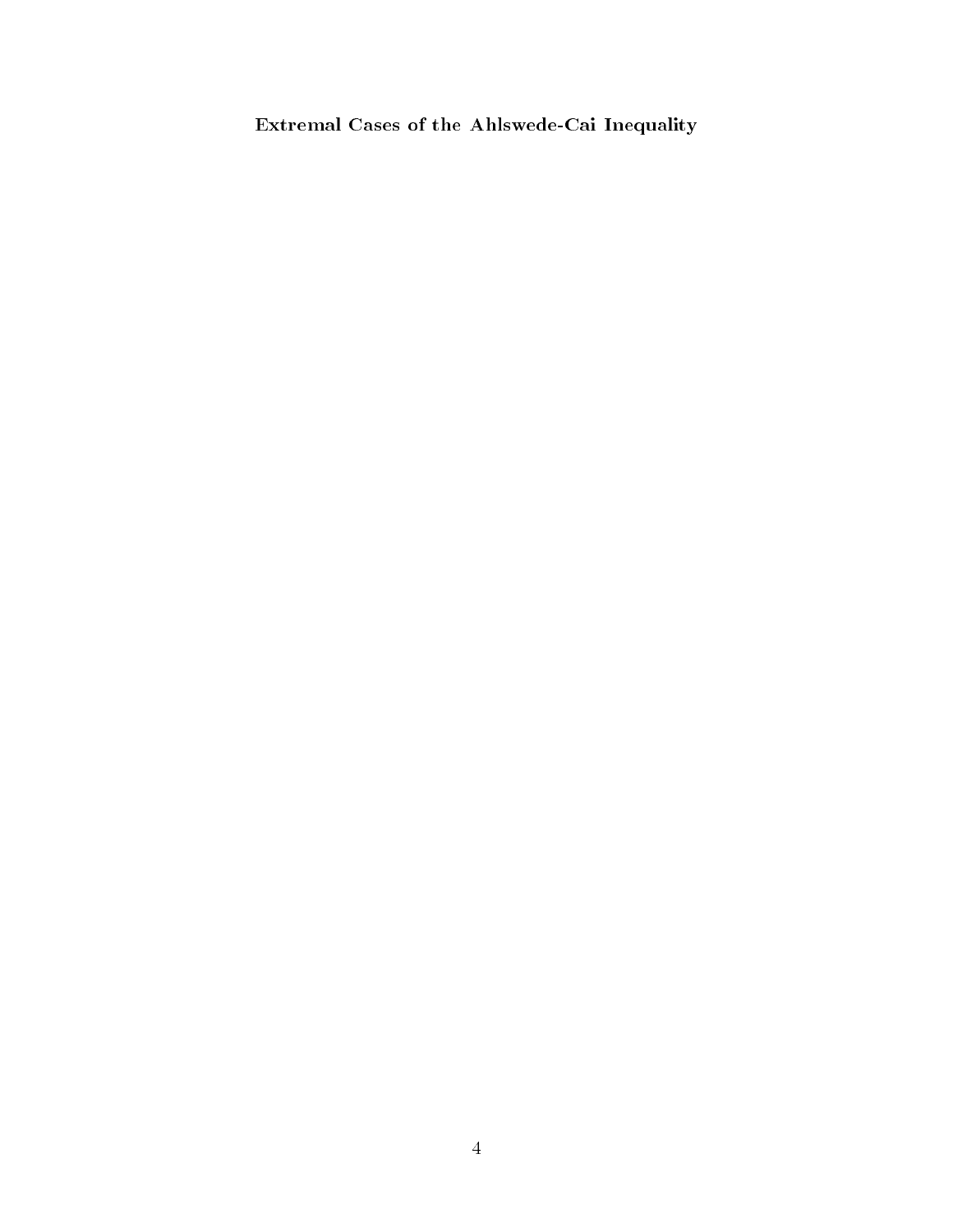#### x0. Notation

We are concerned with the poset  $\mathcal{P}(n) = \mathcal{P}(\{1, 2, ..., n\})$ . This is the power set of  $[n] =$  $\{1, 2, \ldots, n\}$ , ordered by inclusion. A set system is simply a subset of  $\mathcal{P}(n)$ . A set system is an *antichain* if no two of its members are comparable. Conversely a *chain* is a totally ordered set system. We shall often consider maximal chains; those chains which cannot be extended. In particular such chains contain exactly one set from each of the levels of  $\mathcal{P}(n)$ . The k<sup>th</sup> level is the system  $[n]^{(k)} = \{A \in \mathcal{P}(n) : |A| = k\}$ . There are exactly n! maximal chains in  $\mathcal{P}(n)$ .

Occasionally we think of  $\mathcal{P}(n)$  as a graph with edges AB for all  $A, B \in \mathcal{P}(n)$  with  $|A \Delta B| = 1.$ 

An upset is a set system U with the property that  $A \supset B \in \mathcal{U}$  implies  $A \in \mathcal{U}$ . A *downset* is defined similarly. If A is an arbitrary set system we use  $\mathcal{U}(\mathcal{A})$  to denote the upset generated by A. I.e.,  $\mathcal{U}(\mathcal{A}) = \{X \in \mathcal{P}(n) : \exists A \in \mathcal{A}, A \subset X\}$ . The downset generated by  $A$ , denoted  $D(A)$ , is defined similarly.

#### §1. Introduction

Given an antichain  $\mathcal A$  in  $\mathcal P(n)$  the LYM inequality states that

$$
\sum_{A\in\mathcal{A}}\binom{n}{|A|}^{-1}\leq 1.
$$

This inequality is named after Lubell, Yamamoto and Meshalkin, who proved it independently (see  $[5]$ ,  $[6]$ ,  $[8]$ ). A short proof of the inequality follows from noting that the left hand side of the inequality is just the probability that a maximal chain [picked uniformly at random from the collection of all maximal chains] in  $\mathcal{P}(n)$  intersects A. (The probability that a randomly chosen maximal chain contains a fixed set  $X \in \mathcal{P}(n)$  is  $\binom{n}{|X|}$  $\eta$   $\eta$ events that a chain contains the various elements of an antichain  $A$  are all disjoint.) Since it is a probability it is certainly at most 1.

The Bollobás inequality [4] (stronger than the LYM inequality) has a similar proof. The inequality states that if  $\mathcal{A} = (A_i)_1^N$  and  $\mathcal{B} = (B_i)_1^N$  have the property that  $A_i \subset B_j$  if and only if  $i = j$  then

$$
\sum_{i=1}^{N} \binom{n-|B_i \setminus A_i|}{|A_i|}^{-1} \le 1. \tag{1}
$$

Here the probability that a randomly chosen maximal chain meets the interval  $[A_i, B_i]$  is  $n-|B_i\setminus A_i|$  $|A_i|$  $\sim$  1. and, by the condition on <sup>A</sup> and B, these events are disjoint. Thus (1) just states that the probability of a maximal chain meeting  $\cup_{i=1}^{N} [A_i, B_i]$  is at most 1.

In [2] Ahlswede and Zhang, again with an essentially probabilistic proof, extended these results by considering not just the event that a maximal chain meets a certain set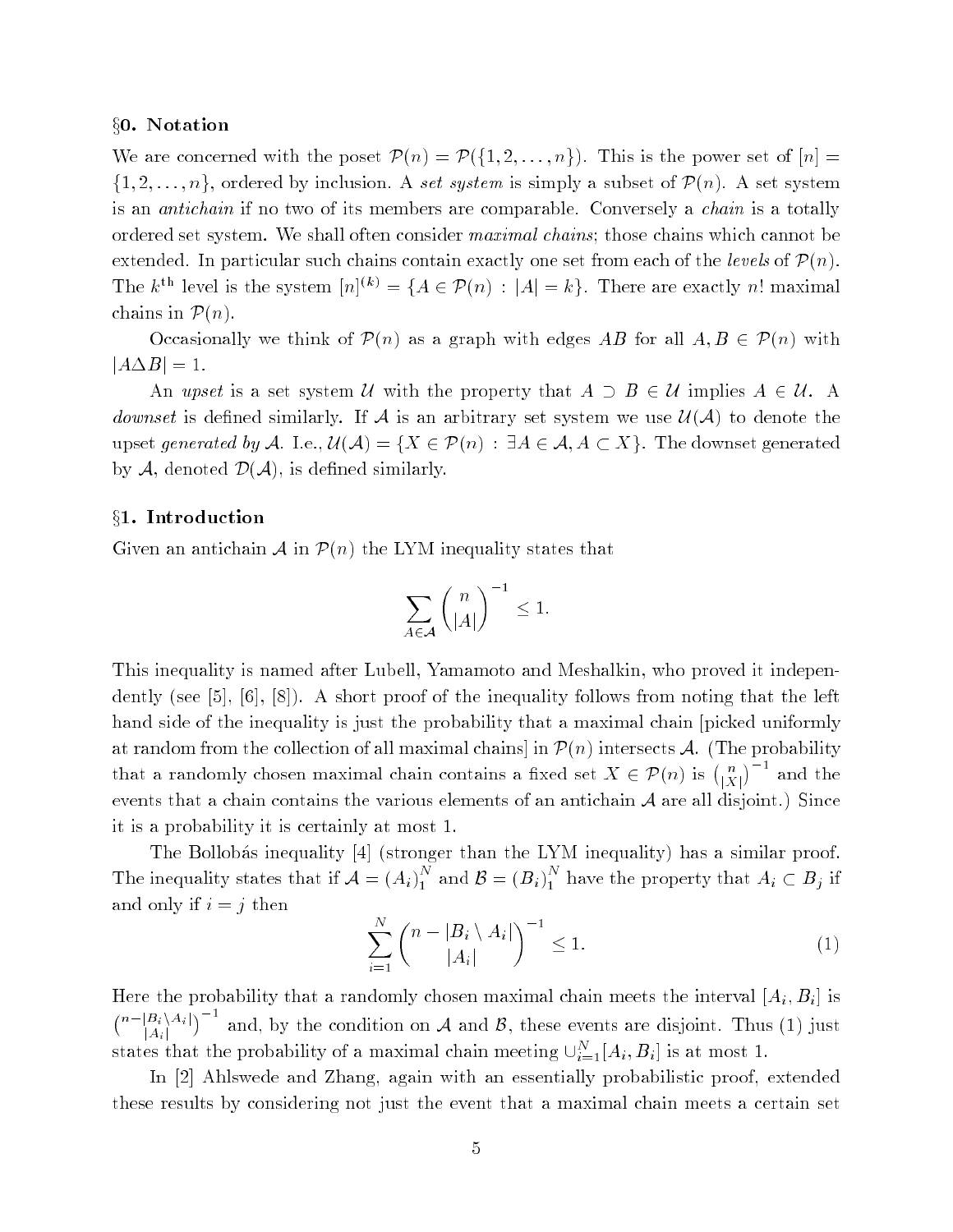system A but also the event that it leaves  $\mathcal{U}(\mathcal{A})$ . To be precise let us say that a maximal chain C leaves an upset U at  $U \in \mathcal{U}$  if  $U \in \mathcal{C} \cap \mathcal{U}$  and  $C \notin \mathcal{U}$  for all  $C \in \mathcal{C}$  strictly below U. Of course if C leaves U at U then it leaves along an exit edge  $-$  an edge of  $\mathcal{P}(n)$  joining U to  $\mathcal{P}(n) \setminus \mathcal{U}$ . Ahlswede and Zhang define  $W_{\mathcal{A}}(X)$  to be the number of exit edges of  $\mathcal{U}(\mathcal{A})$ incident with X for  $X \in \mathcal{U}(\mathcal{A})$  and 0 otherwise. Equivalently

$$
W_{\mathcal{A}}(X) = \begin{cases} 0 & A \nsubseteq X \text{ for all } A \in \mathcal{A} \\ |\bigcap_{A \in \mathcal{A}} A| & \text{otherwise} \end{cases}.
$$

Note that  $W_{\mathcal{U}(\mathcal{A})}(X) = W_{\mathcal{A}}(X)$  for all  $X \in \mathcal{P}(n)$ .

Ahlswede and Zhang essentially proved the following theorem.

**Theorem 1.** Suppose  $\mathcal{U}, \mathcal{D} \subset \mathcal{P}(n)$  are an upset and a downset respectively with  $\mathcal{U} \neq$  $\emptyset$ ,  $\mathcal{P}(n)$ . If C is a maximal chain chosen uniformly at random then

$$
\mathbf{P}(\mathcal{C} \text{ meets } \mathcal{U} \cap \mathcal{D}) + \sum_{X \in \mathcal{U} \setminus \mathcal{D}} \frac{W_{\mathcal{U}}(X)}{|X| \binom{n}{|X|}} = 1.
$$

**Proof.** First note that if C meets  $\mathcal{U} \cap \mathcal{D}$  then it leaves  $\mathcal{U}$  from  $\mathcal{U} \cap \mathcal{D}$ . Also, since  $\mathcal{U} \neq \emptyset$ ,  $\mathcal{P}(n)$ , the probability that C leaves U is 1. Secondly, if X is a set in U then

$$
\mathbf{P}(\mathcal{C} \text{ leaves } \mathcal{U} \text{ at } X) = \mathbf{P}(X \in \mathcal{C}) \mathbf{P}(\mathcal{C} \text{ leaves } \mathcal{U} \text{ at } X | X \in \mathcal{C})
$$

$$
= \binom{n}{|X|}^{-1} \frac{W_{\mathcal{U}}(X)}{|X|}.
$$

(The last factor is the proportion of downward edges from X which lead out of  $\mathcal{U}$ .) Thus

$$
1 = \mathbf{P}(\mathcal{C} \text{ leaves } \mathcal{U})
$$
  
=  $\mathbf{P}(\mathcal{C} \text{ leaves } \mathcal{U} \text{ at } X \in \mathcal{U} \cap \mathcal{D}) + \mathbf{P}(\mathcal{C} \text{ leaves } \mathcal{U} \text{ at } X \in \mathcal{U} \setminus \mathcal{D})$   
=  $\mathbf{P}(\mathcal{C} \text{ meets } \mathcal{U} \cap \mathcal{D}) + \sum_{X \in \mathcal{U} \setminus \mathcal{D}} \frac{W_{\mathcal{U}}(X)}{|X| \binom{n}{|X|}}.$ 

This theorem is a little too general to be useful. The following corollaries are much more natural. The first is essentially Theorem 1 in  $[2]$ .

Corollary 2 (Ahlswede, Zhang [2]). If  $A \subset \mathcal{P}(n)$  is an antichain then

$$
\sum_{A \in \mathcal{A}} {n \choose |A|}^{-1} + \sum_{X \in \mathcal{U}(\mathcal{A}) \setminus \mathcal{A}} \frac{W_{\mathcal{U}}(X)}{|X| {n \choose |X|}} = 1.
$$

**Proof.** In Theorem 1 set  $\mathcal{U} = \mathcal{U}(\mathcal{A})$  and  $\mathcal{D} = \mathcal{D}(\mathcal{A})$ . Note that the first term on the left hand side (as in the proof of the LYM inequality) is the probability that a randomly chosen maximal chain meets  $\mathcal{U}(\mathcal{A}) \cap \mathcal{D}(\mathcal{A}) = \mathcal{A}$ . M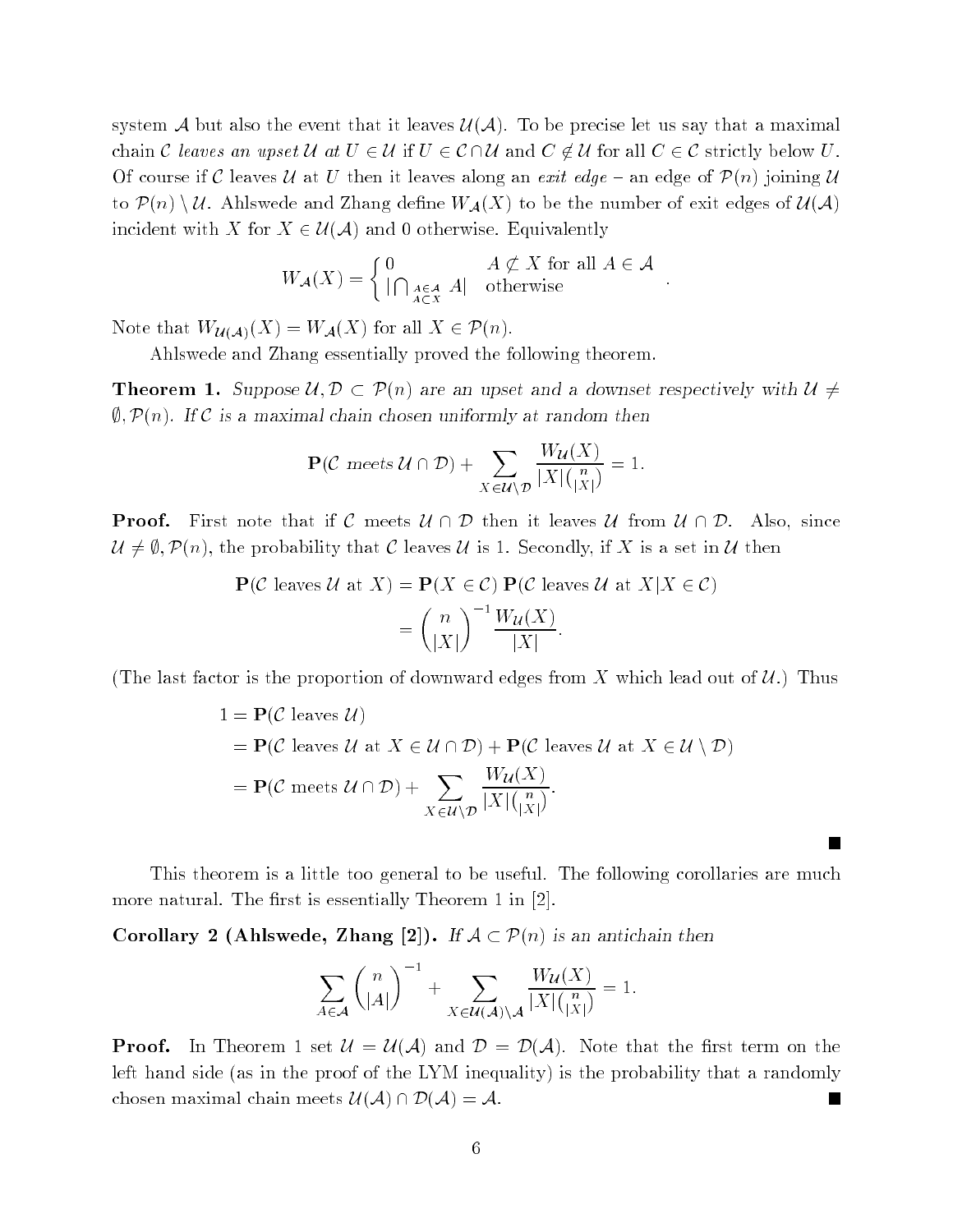Corollary 3 (Ahlswede, Zhang [3]). If  $\mathcal{A} = \left( A_i \right)_{1}^{N}$  and  $\mathcal{B} = \left( B_i \right)_{1}^{N}$  $1$  have the property  $1$  have the property  $1$ that  $A_i \subset B_j$  if and only if  $i = j$  then

$$
\sum_{i=1}^N \binom{n-|B_i \setminus A_i|}{|A_i|}^{-1} + \sum_{X \in \mathcal{U}(\mathcal{A}) \setminus \mathcal{D}(\mathcal{B})} \frac{W_{\mathcal{A}}(X)}{|X| \binom{n}{|X|}} = 1.
$$

**Proof.** In Theorem 1 set  $\mathcal{U} = \mathcal{U}(\mathcal{A})$  and  $\mathcal{D} = \mathcal{D}(\mathcal{B})$ .

The result we are most interested in this paper is the following result of Ahlswede and Cai [1] which generalizes the Bollobás inequality to pairs of set systems,  $\mathcal A$  and  $\mathcal B$ , satisfying the following condition:

$$
\forall A \in \mathcal{A} \quad \exists! \ B \in \mathcal{B} \text{ such that } A \subset B. \tag{*}
$$

 $\overline{\phantom{a}}$ 

(If, in addition, each set in  $\beta$  contains exactly one set in  $\mathcal A$  then we are in the setup of the Bollobás inequality.)

Corollary 4 (Ahlswede, Cai [1]). Let  $A, B \subset \mathcal{P}(n)$  be two set systems satisfying  $(*)$ with  $\mathcal{U}(\mathcal{A}) \neq \emptyset$ ,  $\mathcal{P}(n)$ . For  $B \in \mathcal{B}$  set  $\mathcal{A}_B = \{A \in \mathcal{A} : A \subset B\}$ . Also let  $\bigcup \mathcal{S} =$  $\bigcup_{S\in\mathcal{S}}S,$ and  $\bigcap$   $S =$  $\bigcap_{S\in\mathcal{S}}S$ . Then

$$
\sum_{B\in\mathcal{B}}\sum_{\mathcal{S}\subset\mathcal{A}_B}(-1)^{|\mathcal{S}|}\binom{n-|B\setminus\bigcup\mathcal{S}|}{|\bigcup\mathcal{S}|}^{-1}+\sum_{X\in\mathcal{U}(\mathcal{A})\setminus\mathcal{D}(\mathcal{B})}\frac{W_{\mathcal{A}}(X)}{|X|\binom{n}{|X|}}=1.
$$

In particular, given such systems we have

$$
\sum_{B \in \mathcal{B}} \sum_{\mathcal{S} \subset \mathcal{A}_B} (-1)^{|\mathcal{S}|} {n - |B \setminus \bigcup \mathcal{S}| \choose |\bigcup \mathcal{S}|}^{-1} \le 1.
$$
 (2)

**Proof.** In Theorem 1 let  $\mathcal{U} = \mathcal{U}(\mathcal{A}), \mathcal{D} = \mathcal{D}(B)$  and note that the first term on the left hand side is simply the probability that a random maximal chain meets  $\mathcal{U} \cap \mathcal{D}$ , computed using inclusion/exclusion. **T** 

In the remainder of the paper we characterize pairs of systems  $A, B$  satisfying the conditions of Cor.4 for which (2) holds with equality. We call such pairs of systems extremal pairs. Section 2 presents most of the analysis of extremal pairs, culminating in Theorem 14, which gives necessary and sufficient conditions for a pair to be extremal. In Section 3 we give a (hopefully) more illuminating characterization in terms of matroids.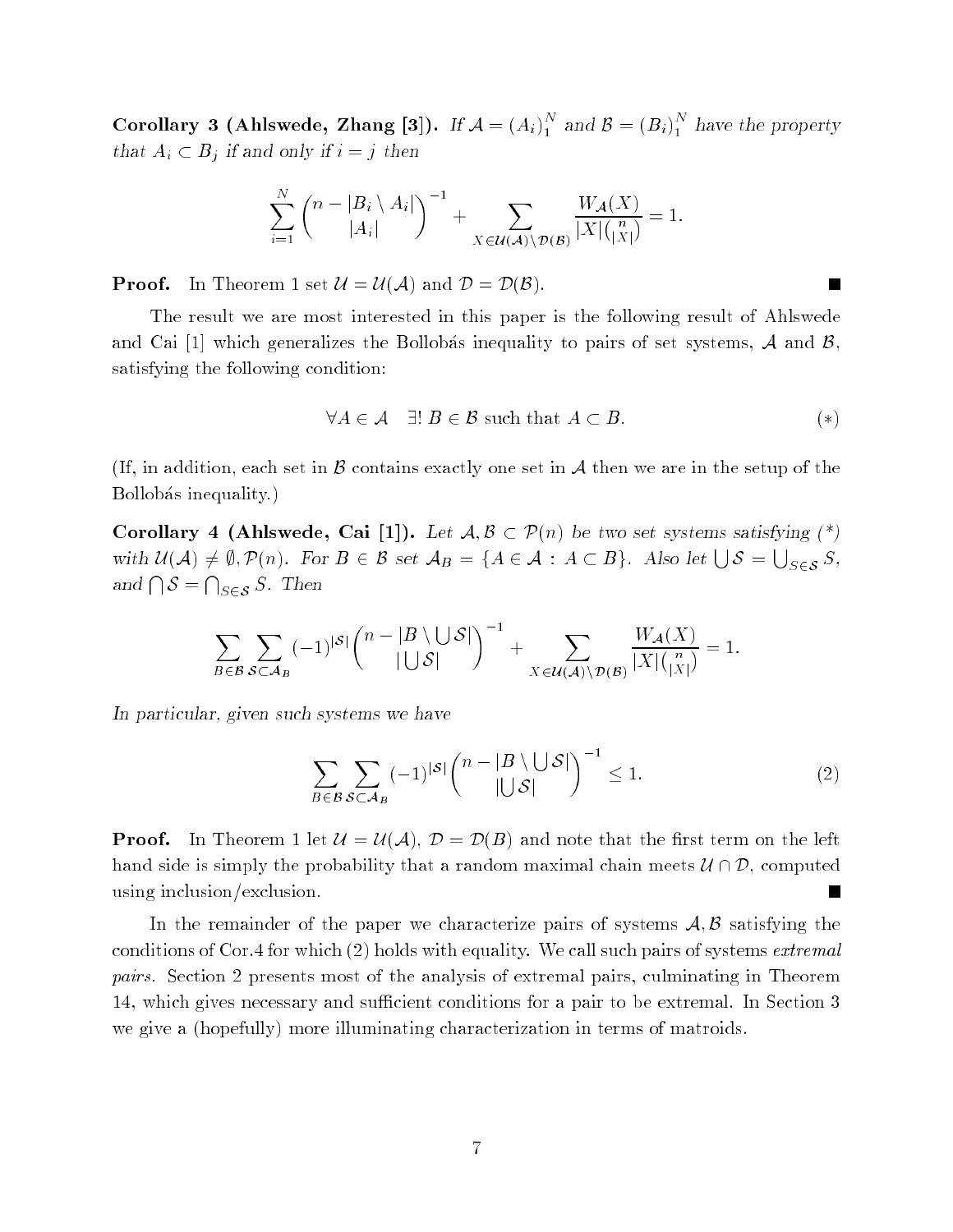#### $\S 2.$  Characterization of the Extremal Systems.

We want to understand the structure of the cases of equality in (2). There are two ways of looking at extremality; we can either use the fact that a pair  $A, B$  is extremal iff every maximal chain meets  $\mathcal{U}(\mathcal{A}) \cap \mathcal{D}(\mathcal{B})$  or that extremality is equivalent to the condition  $W_{\mathcal{A}}(X) = 0$  for all  $X \in \mathcal{U}(\mathcal{A}) \setminus \mathcal{D}(\mathcal{B}).$ 

Suppose then that  $A, B$  are a pair of set systems in  $\mathcal{P}(n)$  which satisfy  $(*)$ , with  $\mathcal{U}(\mathcal{A}) \neq \emptyset$ ,  $\mathcal{P}(n)$ , and for which (2) holds with equality. We start with some simple remarks. **Remark.** Necessarily  $\bigcup \mathcal{B} = [n]$ . Otherwise let  $b \notin \bigcup$  $B$ . Any maximal chain passion passions  $\sim$ through  $\{b\}$  misses  $\mathcal{U}(\mathcal{A}) \cap \mathcal{D}(\mathcal{B})$ , contradicting the extremality of  $\mathcal{A}, \mathcal{B}$ .

**Remark.** We may suppose that every set in  $\beta$  contains at least one set in  $\mathcal{A}$ , since removing a set in B which does not contain any set in A leaves the left hand side of  $(2)$ unchanged.

**Remark.** We may assume that  $\mathcal A$  is an antichain. The left hand side of (2) depends only on  $\mathcal{U}(\mathcal{A})$  and  $\mathcal{D}(\mathcal{B})$  so we may safely replace A by the antichain of its minimal elements. Similarly we may suppose that  $\beta$  is an antichain.

**Remark.** There is one rather trivial case of equality; when  $\mathcal{B} = \{ [n] \}$  and A is any antichain with  $\mathcal{U}(\mathcal{A}) \neq \emptyset$ ,  $\mathcal{P}(n)$ . We shall suppose henceforth that  $\mathcal{B} \neq \{[n]\}.$ 

In summary, we suppose for the remainder of this section that  $A$  and  $B$  are nonempty antichains satisfying (\*) and (2) with equality, and in addition  $A \neq {\emptyset}$ ,  $B \neq {\{n\}}$ ,  $\Box B = [n]$ .

It turns out that the most important parameter of the pair  $A, B$  is the size of the smallest sets in  $\mathcal A$  (which we will show is the common size of all the sets in  $\mathcal A$ ). Therefore define

$$
k := \min\{|A| \,:\, A \in \mathcal{A}\}.
$$

The following simple lemmas will be used repeatedly in this section.

**Lemma 5.** If  $X \in [n]^{(k+1)} \setminus \mathcal{D}(B)$  then all the k subsets of X belong to A.

**Proof.** Suppose  $K \subset X$  has size k and  $K \notin \mathcal{A}$ . Then any maximal chain passing through K and X misses  $\mathcal{U}(\mathcal{A}) \cap \mathcal{D}(B)$  (In levels 0 through  $k-1$  nothing belongs to  $\mathcal{U}(\mathcal{A})$  by the definitition of k; K does not belong to  $\mathcal{U}(\mathcal{A})$  by assumption; X, and a fortiori anything higher on the chain, doesn't belong to  $\mathcal{D}(\mathcal{B})$ .) This contradicts the extremality of  $\mathcal{A}, \mathcal{B}$ .

**Lemma 6.** If  $A \in \mathcal{A}$  has size k,  $B_A$  is the unique element of B containing A, and  $b \notin B_A$ then  $A \Delta \{a, b\} \in \mathcal{A}$  for all  $a \in A$ .

 $\overline{\phantom{a}}$ 

**Proof.** Let  $X = A \cup \{b\}$ . Now  $X \notin \mathcal{D}(\mathcal{B})$  because  $b \notin B_A$  (so  $X \notin B_A$ ) and  $A \notin B$  for all  $B \in \mathcal{B}, B \neq B_A$  by (\*). By Lemma 5 all k-subsets of X belong to A.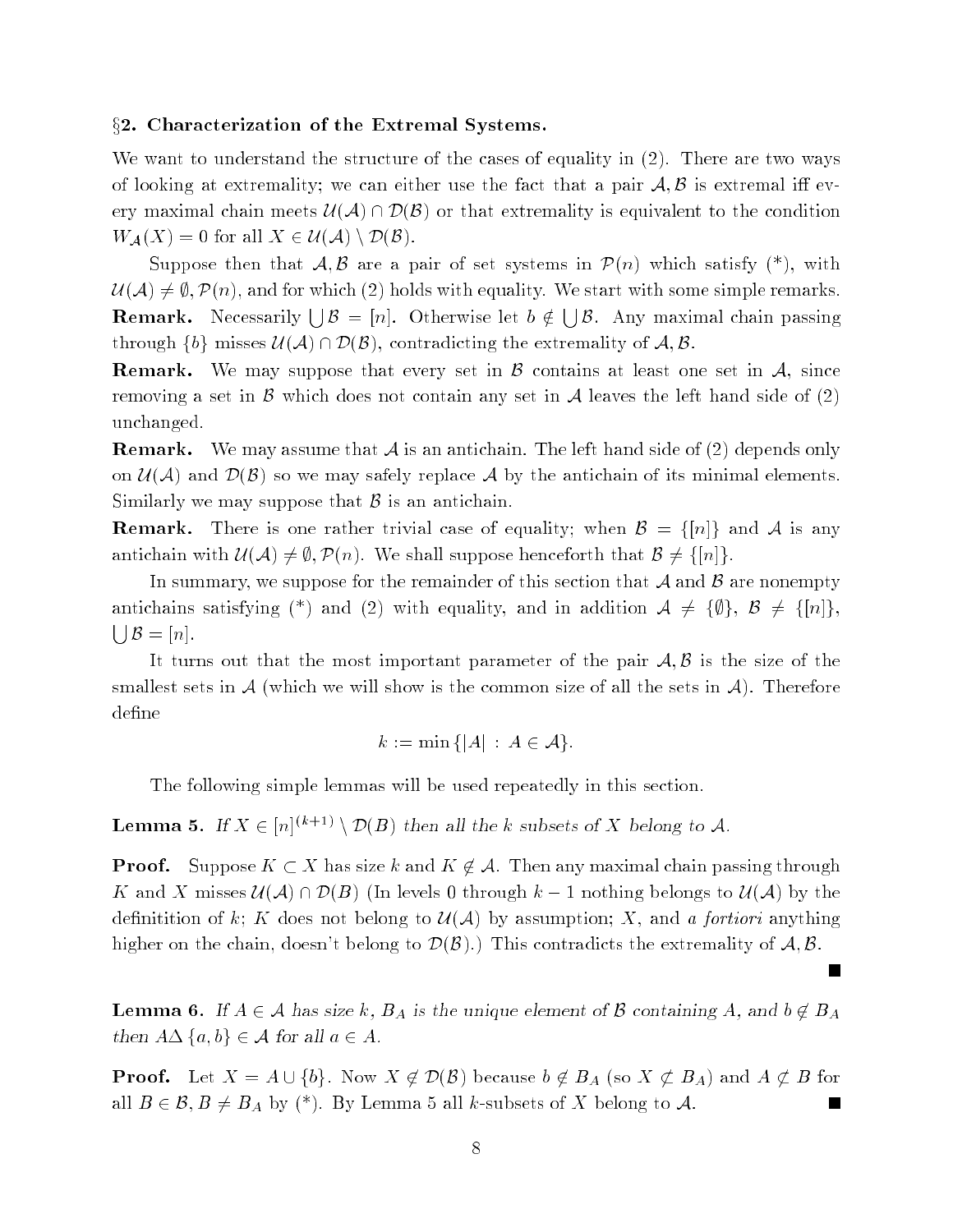The extremal cases for which  $k = 1$  were already characterized in [1] (See Fig. 1). In this case  $\beta$  is a 'flower'; the intersection of any two sets in  $\beta$  is the same as the common intersection  $\bigcap \mathcal{B}$ . Moreover  $\mathcal{A} = \{ \{a\} : a \in [n] \setminus \bigcap$  $-$ 

**Theorem 7.** If  $k = 1$  then setting  $B' = \bigcap \mathcal{B}$  we have  $\mathcal{A} = \{ \{a\} : a \in [n] \setminus B' \}$ , and  $\forall B_1,B_2 \in \mathcal{B}, B_1 \cap B_2 = B'.$ 

**Proof.** Let  $\{x\}$  be any singleton element of A, with  $B_x$  the unique set in B containing it. If y is any element of  $[n] \setminus B_x$  then by Lemma 6 (with  $A = \{x\}$  and  $b = y$ )  $\{y\} \in \mathcal{A}$ . If  $z \neq x$  belongs to  $B_x \setminus B'$  then pick a set in B B with  $z \notin B$  (possible since  $z \notin \bigcap$ B) and an element  $y \in B \setminus B_x$  (possible since  $B \not\subset B_x$ ). By the above argument we have  $\{y\} \in \mathcal{A}$ and by applying Lemma 6 again  $(A = \{y\}, b = z)$  we have  $\{z\} \in \mathcal{A}$ .

Having established that  $\{a\} \in \mathcal{A}$  for all  $a \in |n| \setminus B'$  it is clear by (\*) that  $B_1 \cap B_2 = B'$ for all  $B_1 \neq B_2$  in  $\mathcal{B}$ . L.





We turn now to the case  $k \geq 2$ . The next lemma essentially establishes that if  $\mathcal{A}, \mathcal{B}$  is an extremal pair then all of the sets in  $A$  have a common size. Somehow it seems a little surprising that sizes of sets in  $A$  are tightly restricted while sets in  $B$  can have essentially any size.

**Lemma 8.** If  $A \in \mathcal{A}$  has size k and  $B_A \in \mathcal{B}$  with  $A \subset B_A$  then every set in  $\mathcal{A}$  not contained in  $B_A$  is of size k.

**Proof.** Given  $D \in \mathcal{A}$  with  $D \subset B \in \mathcal{B}$ ,  $B \neq B_A$  we want to show that D has size k. Pick  $A' \in \mathcal{A}$  subject to the following conditions:

$$
(i) |A'| = k
$$

- (ii)  $A' \subset B' \in \mathcal{B}$ ,  $B' \neq B$
- (iii) The distance  $d(A', D) = |A' \Delta D|$ , is minimal subject to (i) and (ii).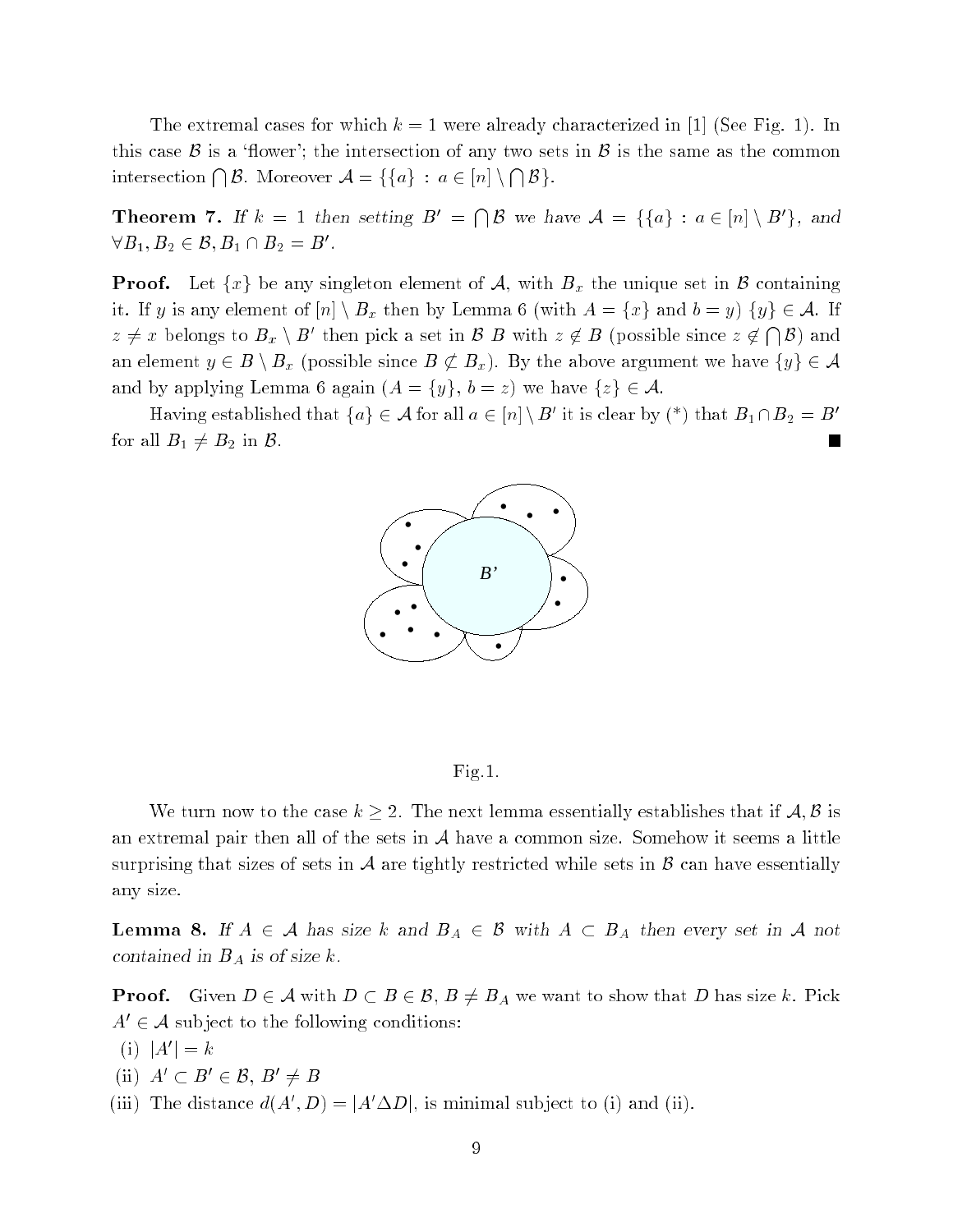Sets  $A' \in \mathcal{A}$  satisfying (i) and (ii) certainly exist since A is one. Now pick  $x \in A' \setminus B$  and  $y \in D \setminus B'$ . By Lemma 5 all  $k$ -subsets of  $X' = A' \cup \{y\}$  belong to  $\mathcal{A}$ .

If there exists  $c \in A' \setminus (D \cup \{x\})$  then for  $A'' = X' \setminus \{c\}$  we have  $A'' \in A$ ,  $|A''| = k$ .  $A'' \not\subset B$  (since  $x \notin B$ ), and  $d(A'', D) < d(A'D)$ , contradicting (iii).

Otherwise  $A' \subset D \cup \{x\}$ , in which case setting  $A'' = X' \setminus \{x\}$  we have  $A'' \in A$  and  $A'' \subset D$ . Since A is an antichain we must have  $A'' = D$  and hence  $|D| = k$ .

**Proposition 9.** Every set in  $A$  has size  $k$ .

**Proof.** Pick a set in A, A, of size k and let  $B_A$  be the set in B containing it. By the previous proposition any set in  $A$  not contained in  $B_A$  has size k and, since we have assumed that  $\beta$  is not trivial there do exist such sets in  $\mathcal{A}$ . Applying the previous lemma again we see that all sets in  $A$  have size k.  $\blacksquare$ 

We now turn to the system B. The next three lemmas establish that B covers  $[n]^{(k)}$ and that  $\beta$  determines  $\mathcal{A}$ .

**Lemma 10.** For all  $C \in [n]^{(k)}$  there exists  $B \in \mathcal{B}$  such that  $C \subset B$ .

**Proof.** Let  $C \in [n]^{(k)}$ ,  $A \in \mathcal{A}$  with  $d(A, C)$  minimal, say  $A \subset B_A \in \mathcal{B}$ . We will establish that  $C \subset B_A$ . Suppose not; then in particular  $C \neq A$ . Pick  $c \in C \setminus B_A$  and  $a \in A \setminus C$ . Applying Lemma 6 we have that  $A' = A \Delta \{a, c\} \in A$  and moreover  $d(A', C) < d(A, C)$ . This contradicts the definition of A', hence we must have  $C \subset B_A$ .

The next lemma shows that  $\beta$  determines  $\mathcal{A}$ ; in fact it turns out that every set that can be a set in  $A$  is in fact a set in  $A$ .

**Lemma 11.** If  $X \in [n]^{(k)}$  and there exists a unique  $B \in \mathcal{B}$  such that  $X \subset B$  then  $X \in \mathcal{A}$ .

**Proof.** Suppose  $X \notin \mathcal{A}$ . Pick  $c \notin B$ , then  $X \cup \{c\} \notin \mathcal{D}(\mathcal{B})$  and any maximal chain which passes through X and  $X \cup \{c\}$  misses  $\mathcal{U}(\mathcal{A}) \setminus \mathcal{D}(\mathcal{B})$ , contradicting the extremality of  $\mathcal{A}, \mathcal{B}$ . Hence  $X \in \mathcal{A}$ .

The next (technical) lemma says that in some sense  $A$  is "connected".

**Lemma 12.** For any  $X_1$  ,  $X_2 \in [n]^{(k)}$  and  $B \in \mathcal{B}$  with  $X_1 \in \mathcal{A}$ ,  $X_2 \notin \mathcal{A}$ ,  $X_1 \subset B$ ,  $X_2 \not\subset B$ , we have  $|X_1 \Delta X_2| > 2$ . (See Fig. 2.)

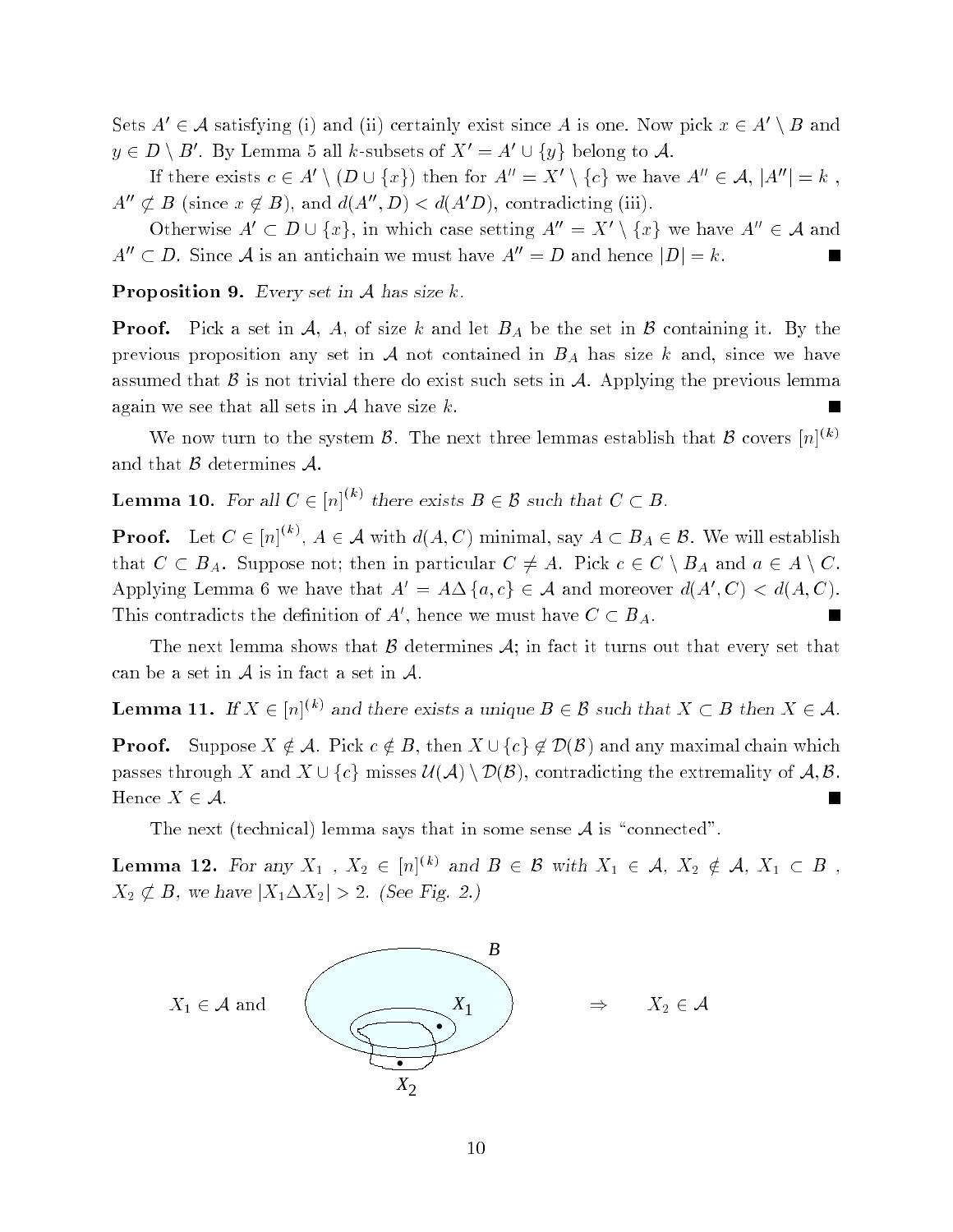#### Fig.2.

**Proof.** Suppose there are some  $X_1, X_2$ , and B satisfying the conditions with  $|X_1 \Delta X_2|$  = 2. Then  $X_1 \cup X_2 \notin \mathcal{D}(B)$ .  $(X_1 \cup X_2 \not\subset B$  since  $X_2 \not\subset B$  and for  $B' \in \mathcal{B}, B' \neq B$  we have  $X_1 \cup X_2 \not\subset B'$  since  $X_1 \not\subset B'$ .) Applying Lemma 5 with  $X = X_1 \cup X_2$  (which has size  $k + 1$ ) we must have  $X_2 \in \mathcal{A}$ , which contradicts our assumptions.  $\overline{\phantom{a}}$ 

It turns out that the condition on extremal pairs proved in Lemma 12 is in fact sufficient for extremality.

**Proposition 13.** Suppose  $A, B \subset \mathcal{P}(n)$  are antichains satisfying (\*) and the conclusion of Lemma 12 (with  $k = \min\{|A| : A \in \mathcal{A}\}\)$ . Then  $\mathcal{A}, \mathcal{B}$  is an extremal pair.

**Proof.** We must show that for any set X in  $\mathcal{U}(\mathcal{A}) \setminus \mathcal{D}(\mathcal{B})$  the deficiency term  $W_{\mathcal{A}}(X)$  is zero. We know that there exists  $A \in \mathcal{A}$  with  $A \subset X$ . Let  $B_A$  be the unique element of  $\mathcal{B}$ containing A. Since  $X \notin \mathcal{D}(\mathcal{B})$  there exists an element  $x \in X \setminus B_A$ . Now for all  $a \in A$  we have, by the condition in Lemma 6, that  $A\Delta \{a, x\} \in \mathcal{A}$ . Hence  $W_{\mathcal{A}}(A \cup \{x\}) = 0$ . (Since  $A \cap \bigcap \{A \Delta \{a, x\} : a \in A\} = \emptyset$ .) By the monotonicity of  $W_{\mathcal{A}}$ ,  $W_{\mathcal{A}}(X) = 0$ . ◼

We summarize the results of this section in the following theorem.

**Theorem 14.** Let  $A, B \subset \mathcal{P}(n)$  be two antichains satisfying  $(*)$ , with  $B \neq \{[n]\}\$ . Let  $k = \min\{|A| : A \in \mathcal{A}\}\$ . The pair  $\mathcal{A}, \mathcal{B}$  is extremal if the following condition holds:

If 
$$
X_1, X_2 \in [n]^{(k)}, B \in \mathcal{B}
$$
 with  $X_1 \in \mathcal{A}, X_2 \notin \mathcal{A}, X_1 \subset B, X_2 \notin B$  then  $|X_1 \Delta X_2| > 2$ .  
(\*\*)

If the pair  $A, B$  is extremal then

(i)  $A \subset [n]^{(k)}$ .

(ii) For all  $C \in [n]^{(k)}$  there exists  $B \in \mathcal{B}$  such that  $C \subset B$ .

(iii) If  $X \in [n]^{(k)}$  and there exists a unique  $B \in \mathcal{B}$  such that  $X \subset B$  then  $X \in \mathcal{A}$ .

**Proof.** Lemmas 10–12 and Propositions 9 and 13.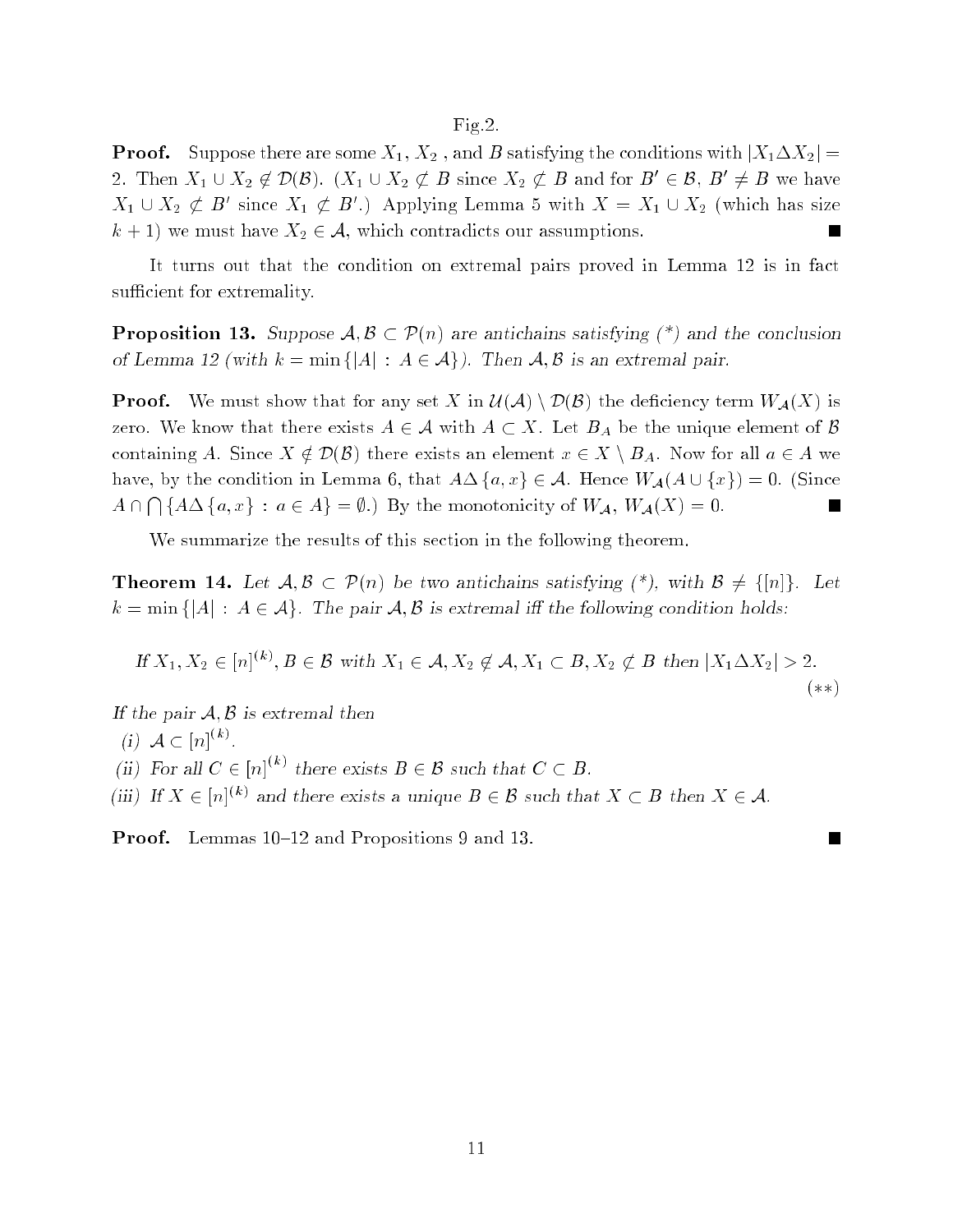#### $\S 3.$  Structural Characterization

In this section we show that the rather unpleasant characterization given in Theorem 14 can be replaced by a useful description in terms of matroids. Our notation for matroids is reasonably standard; see e.g. [7], or any standard text, for further reference.

We think of a matroid as a pair  $\mathcal{M} = (S, \mathcal{I})$  where S is a finite set and  $\mathcal{I} \subset \mathcal{P}(S)$  is the collection of independent sets defining the matroid. We will sometimes write  $\mathcal{I}(\mathcal{M})$ for the collection of independent sets associated with the matroid M. We write  $\rho_M$ , or, if no ambiguity is possible, simply  $\rho$ , for the rank function of M, defined on  $\mathcal{P}(S)$  by

$$
\rho_{\mathcal{M}}(X) = \max\{|I| : I \in \mathcal{I}, I \subset X\}.
$$

We write  $\mathcal{E}(\mathcal{M})$  for the collection of all bases of M where a basis is a maximal independent subset of S.

Given a matroid  $M$  and an integer k, let

$$
\mathcal{I}_k(\mathcal{M}) = \{I \in \mathcal{I}(M) : |I| = k\}
$$
  

$$
\mathcal{F}_k(\mathcal{M}) = \{\text{maximal sets of rank } k\}
$$
  

$$
= \{X \subset S : \rho_{\mathcal{M}}(X) = k \text{ and } \rho(X \cup \{x\}) = k + 1 \,\forall x \notin X\}.
$$

We first show that matroids provide us with a plentiful supply of examples of extremal pairs.

**Theorem 15.** Let  $\mathcal{M} = ([n], \mathcal{I})$  be a matroid with  $\rho([n]) \geq k+1$ , and set  $\mathcal{A} = \mathcal{I}_k(\mathcal{M})$ and  $\mathcal{B} = \mathcal{F}_k(\mathcal{M})$ . Then the pair  $\mathcal{A}, \mathcal{B}$  is extremal.

**Proof.** First we must check that  $\mathcal{A}, \mathcal{B}$  (both obviously antichains) satisfy  $(*)$ . Suppose then that  $A \subset B_1, B_2$  with  $A \in \mathcal{A}, B_1, B_2 \in \mathcal{B}, B_1 \neq B_2$ . By the submodularity and monotinicity of  $\rho$  we have

$$
k \le \rho(B_1 \cup B_2) \le \rho(B_1) + \rho(B_2) - \rho(B_1 \cap B_2)
$$
  
\n
$$
\le \rho(B_1) + \rho(B_2) - \rho(A)
$$
  
\n
$$
= k
$$

Since  $B_1 \neq B_2$  we have that  $B_1 \cup B_2$  is a set of rank k strictly containing  $B_1$ , contradicting the fact that  $B_1$  is a maximal set of rank k.

To show that  $A, B$  is extremal, pick a maximal chain  $C = (C_i)_0^n$  in  $\mathcal{P}(n)$ , where  $|C_i| = i$ . We must show that C meets  $\mathcal{U}(\mathcal{A}) \cap \mathcal{D}(\mathcal{B})$ . Since  $\rho(C_i)$  increases from 0 to  $\rho([n]) > k$  we may define  $j = \min\{i : \rho(C_i) = k\}$ .  $C_j$  contains an independent set of size k, A say, (by the definition of rank) and is contained in a maximal set of rank k, B say. Thus  $A \subset C_j \subset B$  and  $\mathcal{C} \cap (\mathcal{U}(\mathcal{A}) \cap \mathcal{D}(\mathcal{B})) \neq \emptyset$ . L.

The next Theorem, the main result of this section, establishes that not only do matroids give many extremal examples, they in fact give all extremal examples.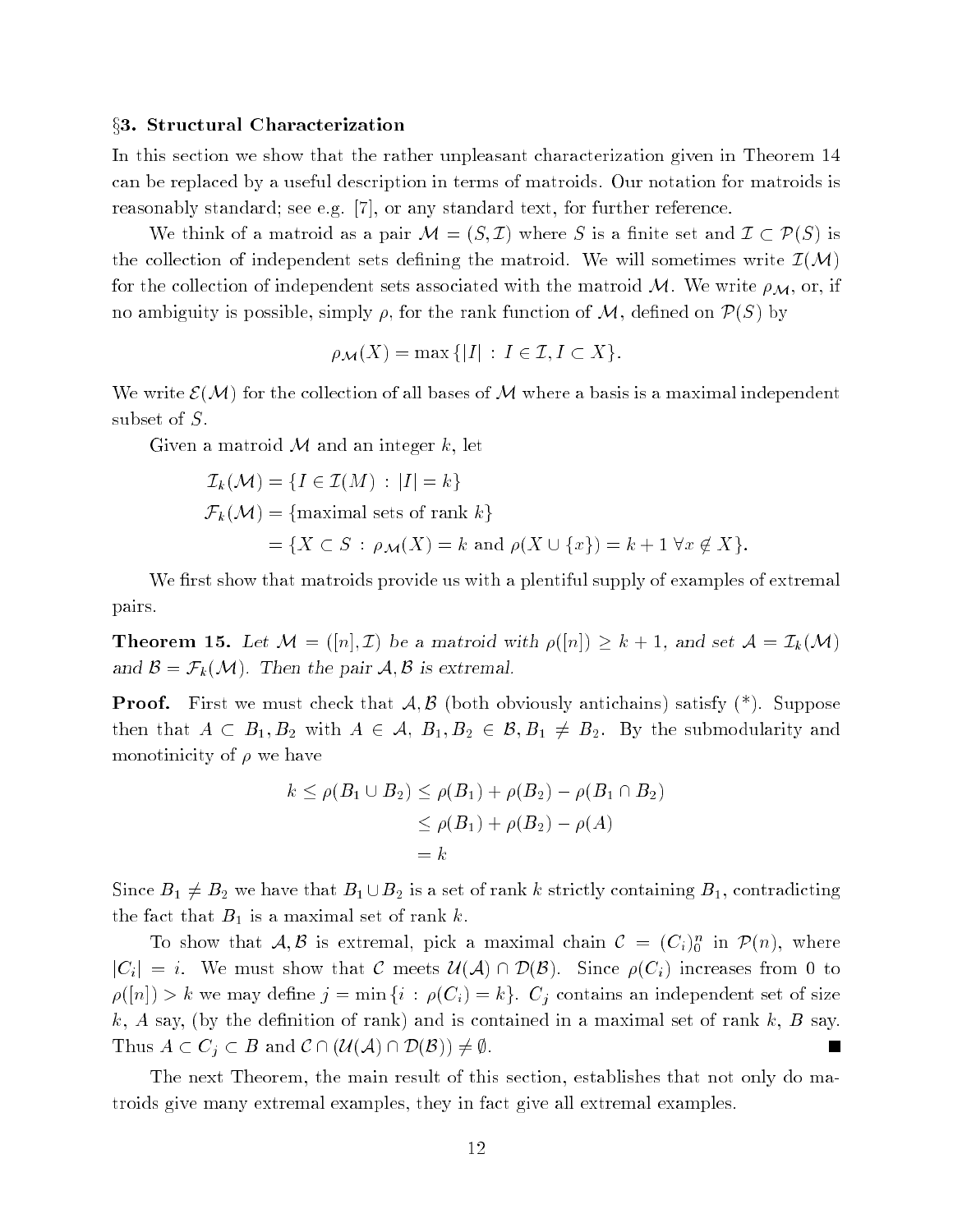**Theorem 16.** If  $A, B$  is a pair of non empty antichains satisfying  $(*)$  and  $(2)$  with equality and  $\mathcal{B} \neq \{[n]\}\$  then there exists a matroid M such that

$$
\mathcal{A} = \mathcal{I}_k(\mathcal{M}) \quad \text{and} \quad \mathcal{B} = \mathcal{F}_k(\mathcal{M}).
$$

**Proof.** For every extremal system we have to construct a matroid and show, that from this matroid we get back the original extremal system.

Set  $\mathcal{E} = [n]^{(k+1)} \setminus \mathcal{D}(\mathcal{B})$ . We'll show the following:

- (i)  $\mathcal E$  is the collection of bases for some matroid  $\mathcal M = ([n], \mathcal I)$ .
- (ii)  $\mathcal{A} = \mathcal{I}_k(\mathcal{M}).$

(iii)  $\mathcal{B} = \mathcal{F}_k(\mathcal{M}).$ 

To prove that  $\mathcal E$  is the collection of bases for a matroid we must show (see e.g. [7]) that  $\mathcal E$  is a non-empty antichain and that for all  $E_1, E_2 \in \mathcal E$  and  $x \in E_1 \setminus E_2$  there exists  $y \in E_2 \setminus E_1$  such that  $E_1 \Delta \{x, y\} \in \mathcal{E}$ . The first condition is certainly satisfied since our  $\mathcal{E}$ -sets are all the same size and  $\mathcal{D}(\mathcal{B})$  cannot cover  $[n]^{(k+1)}$  without covering each the set in  $[n]^{(k)}$  many times, contradicting  $(*)$ .

So consider  $E_1, E_2 \in \mathcal{E}$  and let  $x \in E_1 \setminus E_2$ . Then  $E_1 \setminus \{x\}$  is a k-element set. Pick a maximal chain, C, passing through  $E_1$  and  $E_1 \setminus \{x\}$ . By the extremality of A, B the chain C must meet some set-interval  $[A, B]$  with  $A \in \mathcal{A}$  and  $B \in \mathcal{B}$ . Since  $E_1 \notin \mathcal{D}(B), E_1 \setminus \{x\}$ must be a set in A. Thus there exists a unique  $B \in \mathcal{B}$  such that  $E_1 \setminus \{x\} \subset B$ . Now pick  $y \in E_2 \setminus (B \cup \{x\})$ . (Such a y exists since  $E_2 \notin \mathcal{D}(\mathcal{B})$  and  $x \notin E_2$ ) Then  $y \notin B$ , so  $E_1 \Delta \{x, y\} \not\subset B$ . Also  $E_1 \Delta \{x, y\} \not\subset B'$  for any  $B' \neq B$  with  $B' \in B$  because  $E_1 \setminus \{x\}$  is contained in a unique set in B. Hence  $E_1 \Delta \{x, y\} \in \mathcal{E}$ .

Now that we have defined our matroid M we want to show that  $A = \mathcal{I}_k(\mathcal{M})$  and that  $\mathcal{B} = \mathcal{F}_k(\mathcal{M})$ . First note that  $\mathcal{I}(\mathcal{M}) = \mathcal{D}(\mathcal{E}) = \mathcal{D}([n]^{(k+1)} \setminus \mathcal{D}(\mathcal{B}))$ .

To see that  $A \subset I_k(\mathcal{M})$ , consider any  $A \in \mathcal{A}$ . There exists a unique  $B \in \mathcal{B}$  with  $A \subset B$ . Now pick  $x \notin B$ . By essentially the argument of Lemma 6  $A \cup \{x\} \in \mathcal{E} = [n]^{(k+1)} \setminus \mathcal{D}(\mathcal{B})$ since it clearly has the right size and  $x \notin B$  while  $A \not\subset B'$  whenever  $B' \neq B, B' \in \mathcal{B}$ . Hence  $A\in\mathcal{I}_k(\mathcal{M}).$ 

For the other containment suppose that there exist  $E \in \mathcal{E}$  and  $I \subset E$  with  $|I| = k$  and  $I \notin \mathcal{A}$ . Now let C be any maximal chain passing through I and E. C misses  $\mathcal{U}(\mathcal{A}) \cap \mathcal{D}(\mathcal{B})$ because no set of size smaller than k is in  $\mathcal{U}(\mathcal{A}), I \notin \mathcal{U}(\mathcal{A}),$  and no set containing E is in  $\mathcal{D}(\mathcal{B})$ . This contradicts the extremality of A, B. Hence  $I \in \mathcal{A}$  and thus  $\mathcal{A} \subset I_k(\mathcal{M})$ .

To see that  $\mathcal{B} = \mathcal{F}_k(\mathcal{M})$  we have to show that the elements of  $\mathcal{B}$  are exactly the elements,  $X$ , of the Boolean algebra that satisfy the following three conditions:

(a) There exists  $A \in \mathcal{A}$  such that  $A \subset X$ .

(b) There is no  $E \in \mathcal{E}$  with  $E \subset X$ .

(c) For all  $x \notin X$  there exists  $E \in \mathcal{E}$  with  $E \subset X \cup \{x\}.$ 

*Claim.* For all  $B \in \mathcal{B}$ , B satisfies conditions (a)–(c).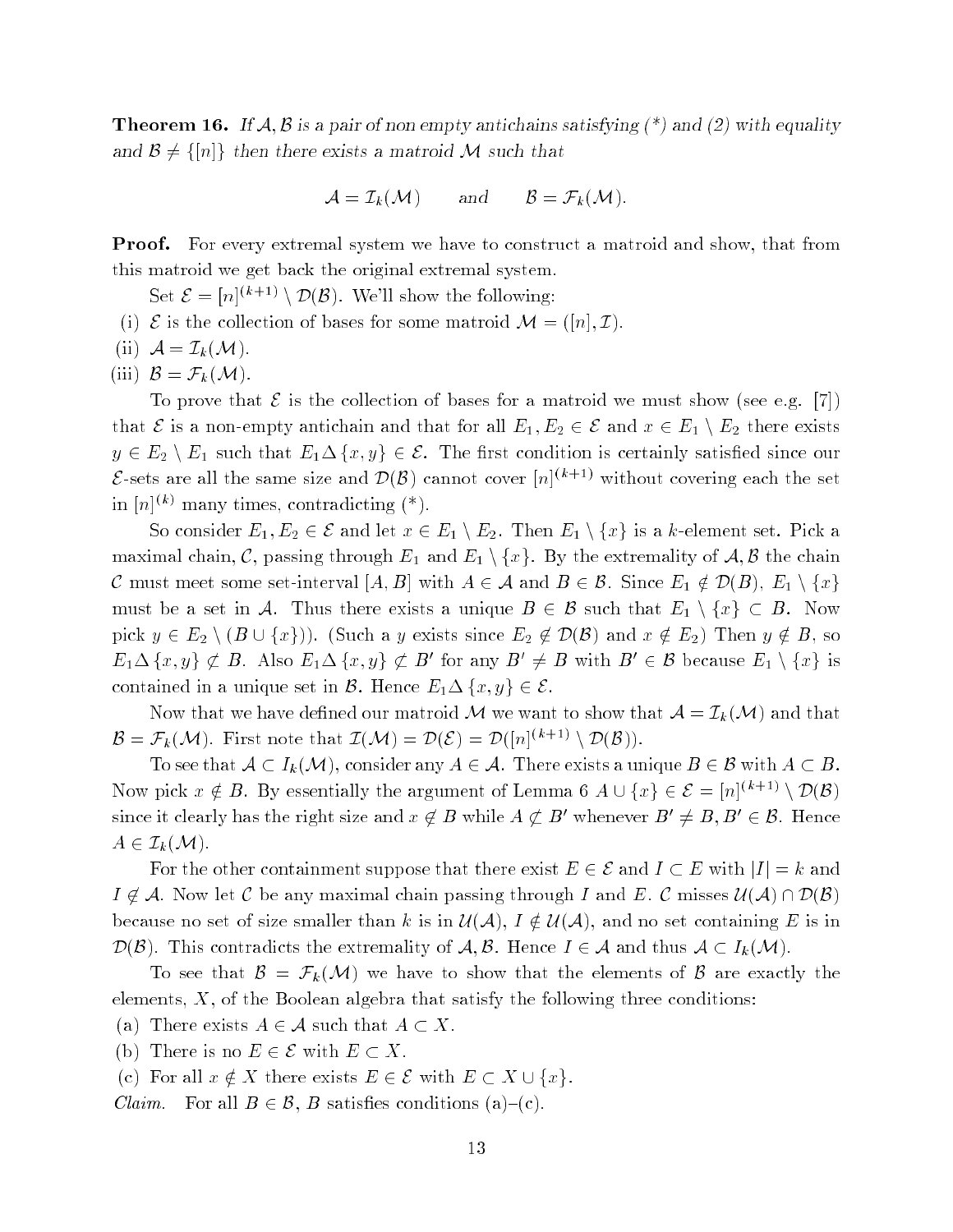Condition (a) is satisfied by assumption (see the remarks at the beginning of section 2). Condition (b) is satisfied by the definition of  $\mathcal{E}$ . For (c) consider  $B \in \mathcal{B}$  and  $x \notin B$ . Pick  $A \subset B$  with  $A \in \mathcal{A}$ . Now  $A \cup \{x\}$  is a  $(k + 1)$ -set and it is not in  $\mathcal{D}(\mathcal{B})$  (since  $x \notin B$ and  $A \not\subset B'$  for  $B' \in \mathcal{B}$ ,  $B' \neq B$ ). Thus  $E = A \cup \{x\}$  has  $E \in \mathcal{E}$  and  $E \subset B \cup \{x\}$ .

*Claim.* Every element of the Boolean algebra satisfying conditions  $(a)-(c)$  is an element of B.

Pick any set  $X \in \mathcal{P}(n)$  satisfying conditions (a), (b) and (c). By (a) we know that there exists  $A \in \mathcal{A}$  such that  $A \subset X$ , and, by  $(*)$ , there exists a unique  $B \in \mathcal{B}$  with  $A \subset B$ .

Case 1:  $X \subset B$ . If  $X = B$  then we have shown that  $X \in \mathcal{B}$ . Otherwise  $B \setminus X \neq \emptyset$ . Pick any  $x \in B \setminus X$ . By condition (c) there exists  $E \in \mathcal{E}$  such that  $E \subset X \cup \{x\} \subset B$ , but this contradicts the definition of  $\mathcal{E}$ .

Case 2:  $X \not\subset B$ . Pick any  $x \in X \setminus B$ . By condition (b)  $A \cup \{x\}$ , being a  $(k+1)$ -set but not in  $\mathcal{E}$  by (b), belongs to  $\mathcal{D}(\mathcal{B})$ , hence there exists some  $B' \in \mathcal{B}, B' \neq B$  such that  $A \cup \{x\} \subset B'$ . But this means that  $A \subset B$ , B' which contradicts  $(*)$ .

Hence  $X \in \mathcal{B}$  and therefore  $\mathcal{B} = \mathcal{F}_k(\mathcal{M})$ .

We summarize the results of this section in the following theorem.

**Theorem 17.** A pair of antichains  $\mathcal{A}, \mathcal{B}$  satisfying  $(*)$  with  $\mathcal{U}(\mathcal{A}) \neq \emptyset$ ,  $\mathcal{P}(n)$  and  $\mathcal{B} \neq \{[n]\}$ satisfies (2) with equality if and only if there exists a matroid  $\mathcal M$  such that

$$
\mathcal{A} = \mathcal{I}_k(\mathcal{M}) \quad \text{and} \quad \mathcal{B} = \mathcal{F}_k(\mathcal{M}).
$$

Proof. Theorems 15 and 16.

 $\overline{\phantom{a}}$ 

The case  $k = 2$  is particularly nice. In order to describe it we need to recall the notion of a pairwise balanced design. (We supress some parameters for clarity.)

A pairwise balanced design of type  $(v, \lambda)$  is a pair  $(X, \mathcal{B})$  where X is a v-set of points and  $\mathcal{B} \subset \mathcal{P}(X)$  is a collection of subsets of X (called blocks) with the property that every 2-element subset of X is contained in exactly  $\lambda$  blocks.

Given a  $(v, \lambda)$ -pairwise balanced design  $(X, V)$  and a partition of [n] into v parts,  $P=(P_i)_1^v$ , the *P*-expansion of  $(X, V)$  is the set system

$$
\mathcal{X}_P(\mathcal{V}) = \{ \cup_{i \in B} P_i : B \in \mathcal{V} \}.
$$

**Theorem 18.** Given any extremal pair  $A, B$  with  $k = 2$  there exists a partition  $P = (P_i)_0^v$  $\overline{\phantom{0}}$ of  $[n]$  and a  $(v, 1)$ -pairwise balanced design  $(X, \mathcal{B})$  such that

$$
\mathcal{B} = \{ P_0 \cup B : B \in \mathcal{X}_P(\mathcal{V}) \}
$$
  

$$
\mathcal{A} = \{ \{x, y\} : x \in P_i, y \in P_j, i \neq j, i, j \in [v] \}
$$

 $\blacksquare$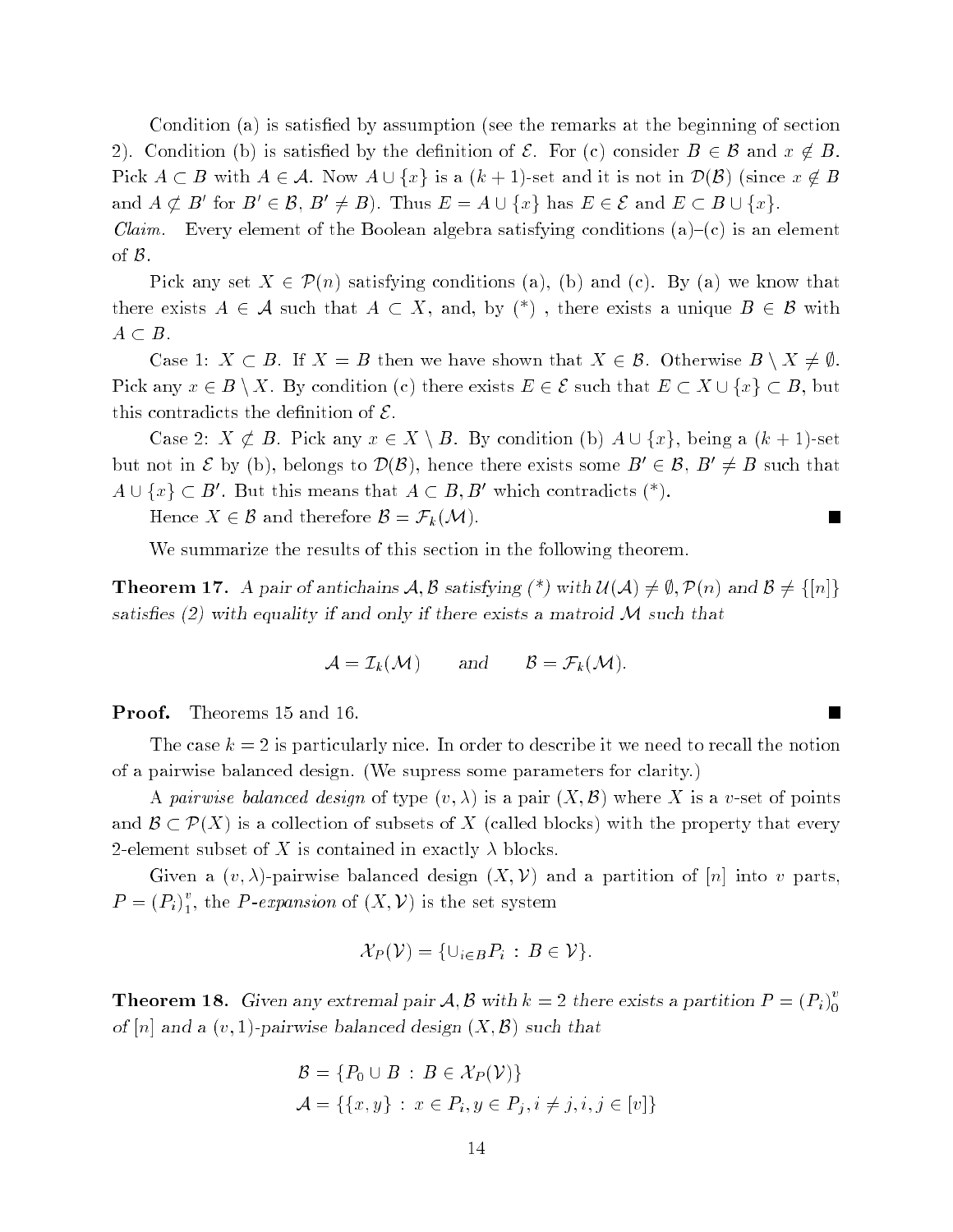**Remark.** Given an extremal pair  $\mathcal{A}, \mathcal{B}$ , construct a graph G on [n] by drawing an edge between two vertices exactly if the pair is a set in  $A$ , i.e., when the vertices are independent. Then the theorem just says that G is the complete v-paritite graph with parts  $P_1, \ldots, P_v$ .



Fig.3.

**Proof.** Since  $A, B$  is an extremal pair we know by Theorem 17 that there exists a matroid  $\mathcal{M} = ([n], \mathcal{I})$  such that  $\mathcal{A} = \mathcal{I}_k(\mathcal{M})$  and  $\mathcal{B} = \mathcal{F}_k(\mathcal{M})$ . Set  $P_0 = \{x \in [n] : \rho(\{x\}) = 0\}.$ Clearly we cannot have  $P_0 \cap A \neq \emptyset$  for any  $A \in \mathcal{A}$  for if  $A = \{x, y\}$  and  $x \in P_0$  then  $\rho(A) \leq \rho({x}) + \rho({y}) \leq 1$ , a contradiction. To show that the independent pairs form a complete multipartite graph we'll prove that the dependent pairs from  $[n] \setminus P_0$  form cliques. Thus, suppose  $\{x, y\}$  and  $\{y, z\}$  are not independent, with  $x, y, z \in [n] \setminus P_0$ . By the submodularity of the rank function and the fact that  $\rho({x}) = 1$  for all  $x \in [n] \setminus P_0$  we have

$$
\rho(\{x, y, z\}) \le \rho(\{x, y\}) + \rho(\{y, z\}) - \rho(\{x\}) = 1.
$$

Therefore  $\rho(\lbrace x,z \rbrace) = 1$  and we have shown that the dependent pairs form cliques; let the vertex sets of these cliques be  $P_1, \ldots, P_v$ , so that  $P = (P_0)^v_1$  is a partition of [n]. It remains to prove that  $\beta$  is the expansion of some pairwise balanced design by P. To prove that each set in B contains  $P_0$  note that if  $\{x\}$  has rank 0 then  $\rho(X \cup \{x\}) = \rho(X)$  for all  $X \in \mathcal{P}(n)$  therefore all maximal sets of rank k must contain x. We also have to show that each set in B is a union of the  $P_i$ . Suppose then that  $x, y \in P_i$ ,  $i \neq 0$  and  $x \in B \in \mathcal{B}$ . Set  $B' = B \setminus \{x, y\}.$  Now

$$
\rho(B \cup \{y\}) = \rho(B \cup \{x, y\})
$$
  
\n
$$
\leq \rho(B) + \rho(\{x, y\}) - \rho(\{x\})
$$
  
\n
$$
= k.
$$

Thus, by the maximality of  $B, y \in B$ . To finish the proof we need to show that for all  $i,j \in [v], i \neq j$ , there exists a unique  $B \in \mathcal{B}$  such that  $P_i \cup P_j \subset B$ , but that follows immediately from (\*) since if  $x \in P_i$  and  $y \in P_j$  with  $i \neq j$  we know  $\{x, y\} \in \mathcal{A}$ .  $\blacksquare$